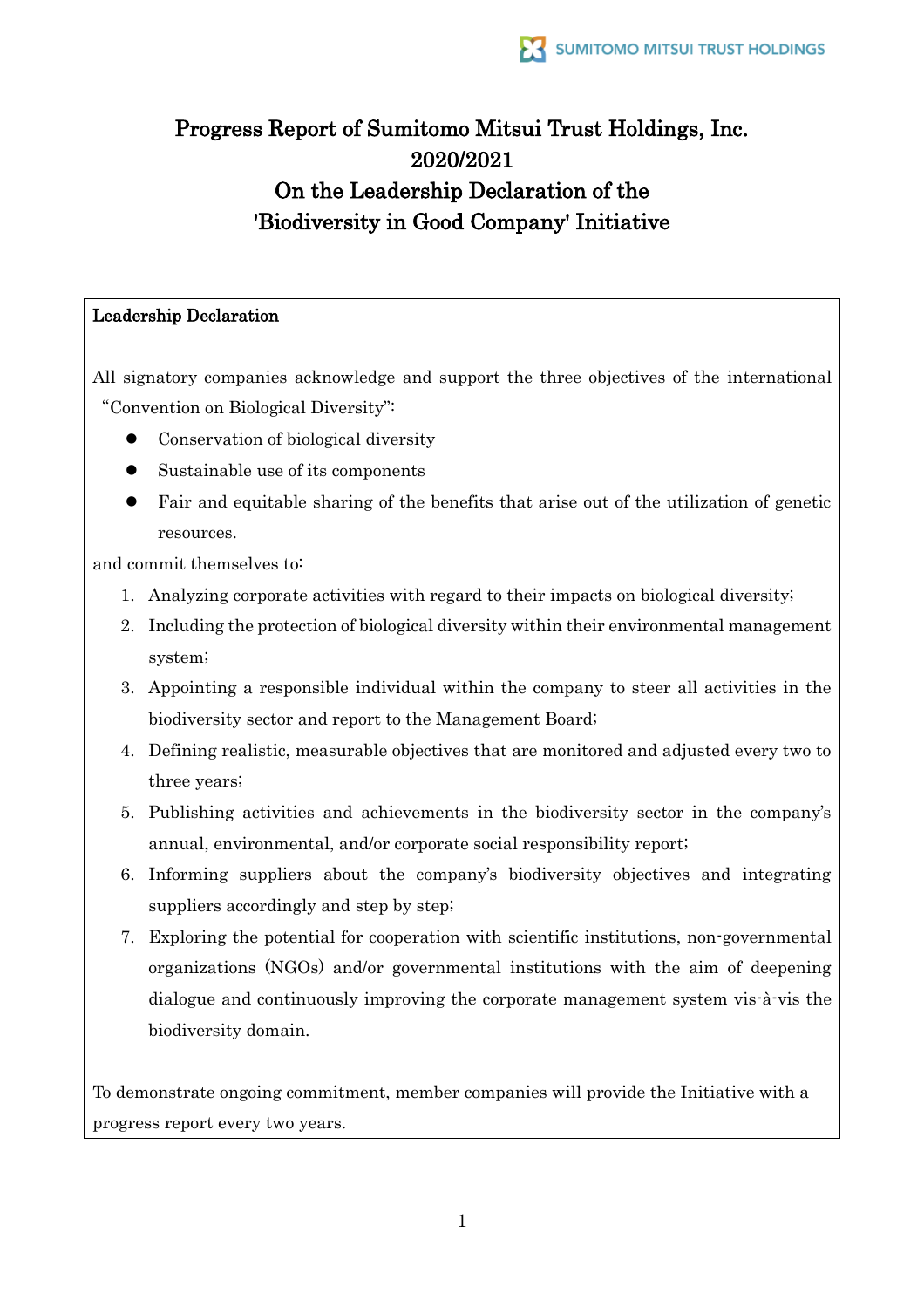#### 1. Analyzing corporate activities with regard to their impacts on biological diversity

- ⚫ Sumitomo Mitsui Trust Group provides environmental rating loans with natural capital evaluation and Positive Impact Finance solutions that comprehensively analyzes economic, social, and environmental impact of corporate activities, and also analyze investee initiatives during our asset management company engagements.
- ⚫ Environmental Rating Loans with Evaluation of Natural Capital Preservation The sustainable use of natural capital as resources is vital for a company to continue its business. There is a growing awareness that natural capital-related procurement risk management across the global supply chain is an indispensable part of management strategy. In April 2013, Sumitomo Mitsui Trust Bank launched its Environmental Rating Loans with Evaluation of Natural Capital Preservation, which embed the concept of evaluating impacts on natural capital and a company's initiatives into the environmentalrating evaluation process that assesses its environmental measures. This is the world's first attempt to incorporate natural capital evaluation into loan criteria. Our efforts have been cited in Japanese government environmental white papers and European Commission reports as an example of leading-edge practice.



Note: "Optional" refers to ESCHER calculations provided by PwC Sustainability LLC that are not available without loan products.

⚫ Positive Impact Finance

Sumitomo Mitsui Trust Bank is working on Positive Impact Finance, which considers not only the relationship with clients but also the relationship between clients and society, and helps transition to a sustainable society by ensuring an optimal relationship. Many companies have some level of exposure to natural capital in their supply chain. Sumitomo Mitsui Trust Bank supports client initiatives by identifying these impacts, setting KPIs for reducing negative impacts and increasing positive impacts, and monitoring them.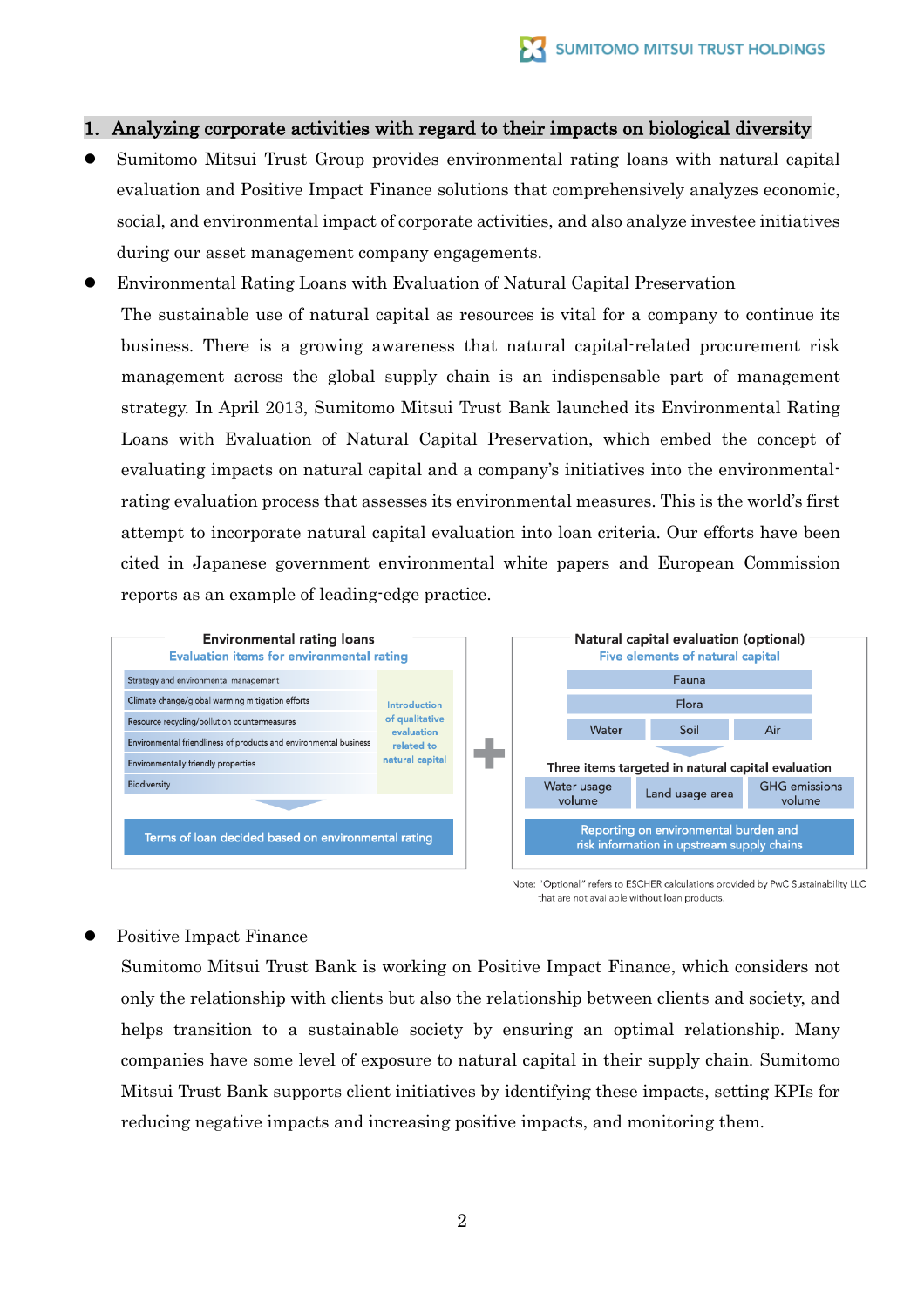#### Examples of Natural Capital-related KPIs set as a part of PIF

| Client                                 | Theme                                                         | Description                                                                                                                                                                                                                                         | KPI (metrics and goals)                                                                                                                                                                                                                                                                                                                                                                                                                                                                                                                                |
|----------------------------------------|---------------------------------------------------------------|-----------------------------------------------------------------------------------------------------------------------------------------------------------------------------------------------------------------------------------------------------|--------------------------------------------------------------------------------------------------------------------------------------------------------------------------------------------------------------------------------------------------------------------------------------------------------------------------------------------------------------------------------------------------------------------------------------------------------------------------------------------------------------------------------------------------------|
| Fuji Oil Group<br>headquarters         | Biodiversity and<br>ecosystem services                        | • Sustainable sourcing that considers the<br>environment and human rights<br>· Supply chain improvement activities and<br>RSPO initiatives aimed at NDPE (No<br>Deforestation, No Peatland development,<br>No Exploitation) in the sourcing process | . Traceability scores all the way back to the oil extraction plant                                                                                                                                                                                                                                                                                                                                                                                                                                                                                     |
| Sumitomo Forestry Co.,<br>Ltd.         | Sourcing that considers<br>sustainability and<br>biodiversity | · Forest management that balances global<br>warming prevention and biodiversity<br>conservation<br>· Expansion of sustainable use of forest<br>resources<br>• Environment creation that considers<br>biodiversity                                   | · Raise domestic and overseas forest certified area to 221,467<br>ha by FY2021<br>. Reach company-made tree sapling planted area of 7,920 ha<br>and supplied volume of 7.26 million trees by FY2021<br>. Achieve chips and pellets for main fuel use handling volume<br>of 1,363,930 tons by FY2021<br>· Raise percentage of sustainable timber and timber products<br>handled to 100% by FY2021<br>· Achieve company-made seedling unit sales of 500,000 in<br>FY2021                                                                                 |
| Nippon Paper Industries<br>Co., Ltd.   | Sourcing that considers<br>sustainability and<br>biodiversity | · Sustainable raw material sourcing<br>· Conservation of biodiversity                                                                                                                                                                               | · Maintain 100% forest certification rate for company-owned<br>forests<br>. Use materials approved by the forest certification system for<br>100% of paper manufacturing materials<br>· Achieve 100% survey completion rate for overseas wood chip<br>and pulp suppliers<br>· Maintain domestic timber utilization rate higher than the<br>domestic timber self-sufficiency rate<br>• Achieve 100% forest certification rate for company-owned<br>forests<br>• 100% implementation of rare species checks prior to logging<br>in company-owned forests |
| Sumitomo Rubber<br>Industries, Ltd.    | Greening                                                      | · Global warming prevention and<br>biodiversity conservation                                                                                                                                                                                        | • Establish a method for calculating the amount of CO2<br>absorbed by tree planting as a KPI, then set a target                                                                                                                                                                                                                                                                                                                                                                                                                                        |
| Toray Industries, Inc.                 | Providing clean water<br>and air                              | Realizing a world where everyone has<br>access to clean water and air and the natural<br>environment is restored.                                                                                                                                   | . Quadruple supply of green innovation products by FY2030<br>(compared to FY2013)<br>· Reduce groupwide water consumption per unit of operating<br>revenue by 30% by FY2030 (compared to FY2013)                                                                                                                                                                                                                                                                                                                                                       |
| Sumitomo Dainippon<br>Pharma Co., Ltd. | Biodiversity conservation                                     | · Efficient use of water resources                                                                                                                                                                                                                  | . Reduce water consumption by 12% by FY2030 (compared to<br>FY2018)                                                                                                                                                                                                                                                                                                                                                                                                                                                                                    |

## 2. Including the protection of biological diversity within their environmental management system

⚫ Regarding biodiversity, Sumitomo Mitsui Trust Holdings formulated the following policy in 2011 and set this as the standard for activities.

| Sumitomo Mitsui Trust Holdings Action Guidelines for Preserving Biodiversity                                                                                                                                                                                                                                                                                                                                                                                                                                                 |                                                                                                                                                                                                                                                                                                                                                                                                                                                                                        |  |  |  |
|------------------------------------------------------------------------------------------------------------------------------------------------------------------------------------------------------------------------------------------------------------------------------------------------------------------------------------------------------------------------------------------------------------------------------------------------------------------------------------------------------------------------------|----------------------------------------------------------------------------------------------------------------------------------------------------------------------------------------------------------------------------------------------------------------------------------------------------------------------------------------------------------------------------------------------------------------------------------------------------------------------------------------|--|--|--|
| 1. Implementing Measures and Providing Support for<br><b>Biodiversity Preservation</b><br>We will strive to actively protect rare and native species. In our<br>role as a corporate citizen, we will work to support activities for<br>the preservation of biodiversity.<br><b>2. Providing Products and Services</b><br>We will endeavor to develop and provide products and services<br>that contribute to the preservation of biodiversity, by conduct-<br>ing appropriate economic and social evaluations of the ecosys- | 3. Collaboration with Stakeholders<br>We will engage in dialogue and cooperation with our stake-<br>holders while working to preserve biodiversity.<br>4. Education and Training<br>We will ensure thorough implementation of these action quide-<br>lines at all Group companies and will work to provide education<br>and training aimed at the preservation of biodiversity.<br><b>5. Information Disclosure</b><br>We will actively disclose information about our efforts to pre- |  |  |  |
| tem and encouraging the sustainable use of living resources<br>through our financial functions.                                                                                                                                                                                                                                                                                                                                                                                                                              | serve biodiversity.                                                                                                                                                                                                                                                                                                                                                                                                                                                                    |  |  |  |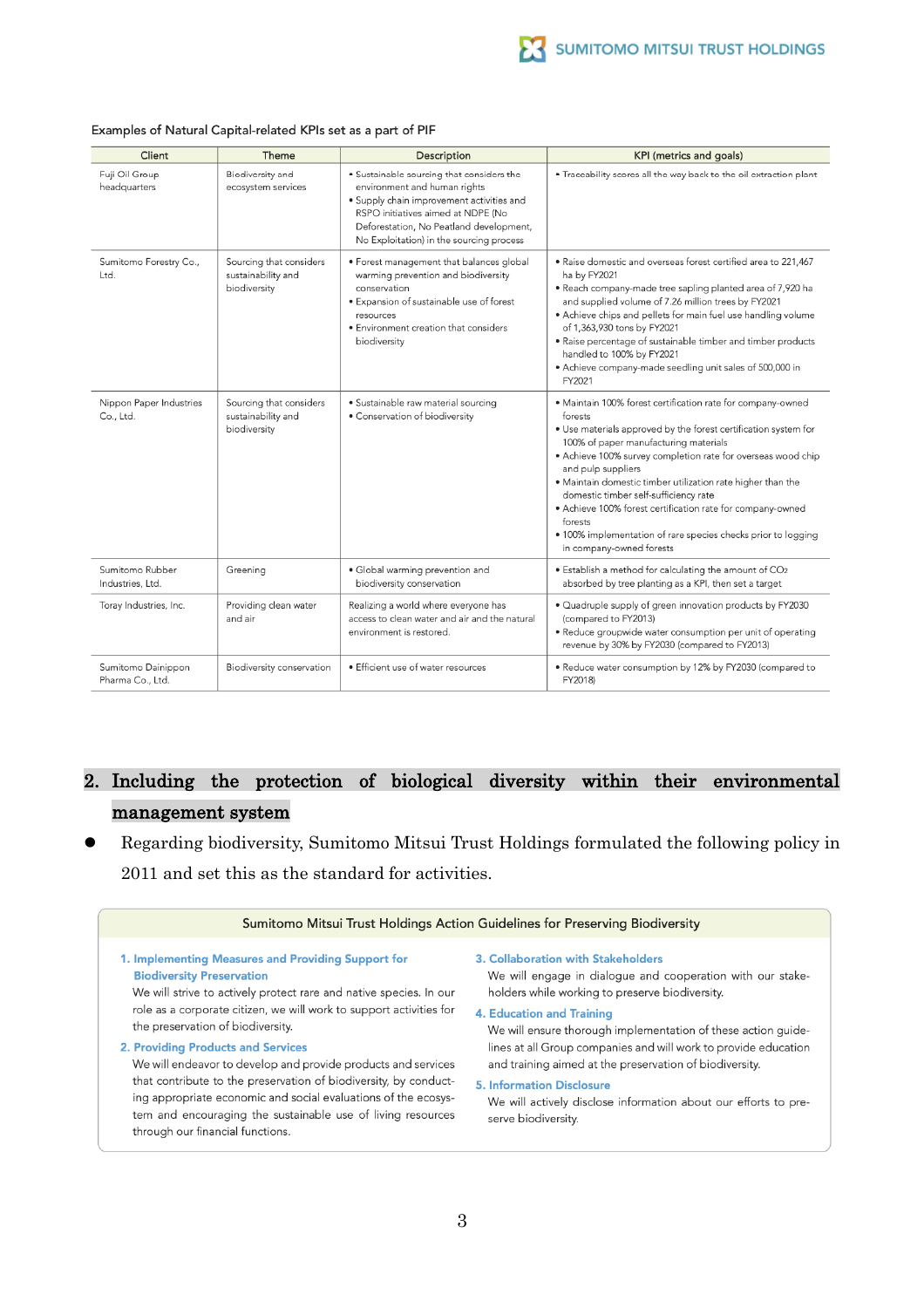⚫ In 2018, Sumitomo Mitsui Trust Holdings linked our efforts on natural capital with SDGs (Sustainable Development Goals). The goals we seek to solve are SDGs 14, 15, 2, 6, 7, 13 (especially 14, 15). In order to achieve this goal, we decided what was Challenges and what would be done for it.

#### Challenges for Achieving the Goals

- $\checkmark$  Deepening understanding of the importance of natural capital
- $\checkmark$  Establishing approaches for tracking companies' dependence and impact on natural capital
- Visualization of natural capital risks that lead to damaging corporate value
- $\checkmark$  Expanding financial transactions that contribute to solving companies' challenges related to natural capital

#### Initiatives for Solving the Challenges

- $\checkmark$  Appeal the concept and importance of natural capital through various opportunities, such as proposals and seminars for clients.
- $\checkmark$  Contribute to establishing methodologies for appropriately managing dependence and impacts on natural capital, such as natural capital protocols.
- $\checkmark$  Identify natural capital risks that have serious impacts on the continuation of overseas procurement, businesses, and projects, and incorporate them into investment and loan processes from the ESG perspective.
- $\checkmark$  Taking into account that land is the foundation of natural capital in terrestrial ecosystems, strive to restore ecosystems that are suitable for various areas, ranging from mountainous regions to cities, and contribute to the formation of ecological networks.
- Promote related businesses, such as increasing sales of Environmental Rating Loans with Evaluation of Natural Capital Preservation and developing the forestry trust.

### 3. Appointing a responsible individual within the company to steer all activities in the biodiversity sector and report to the Management Board

The Chief Sustainability Officer of Sumitomo Mitsui Trust Holdings supervises all activities and reports to the Executive Committee.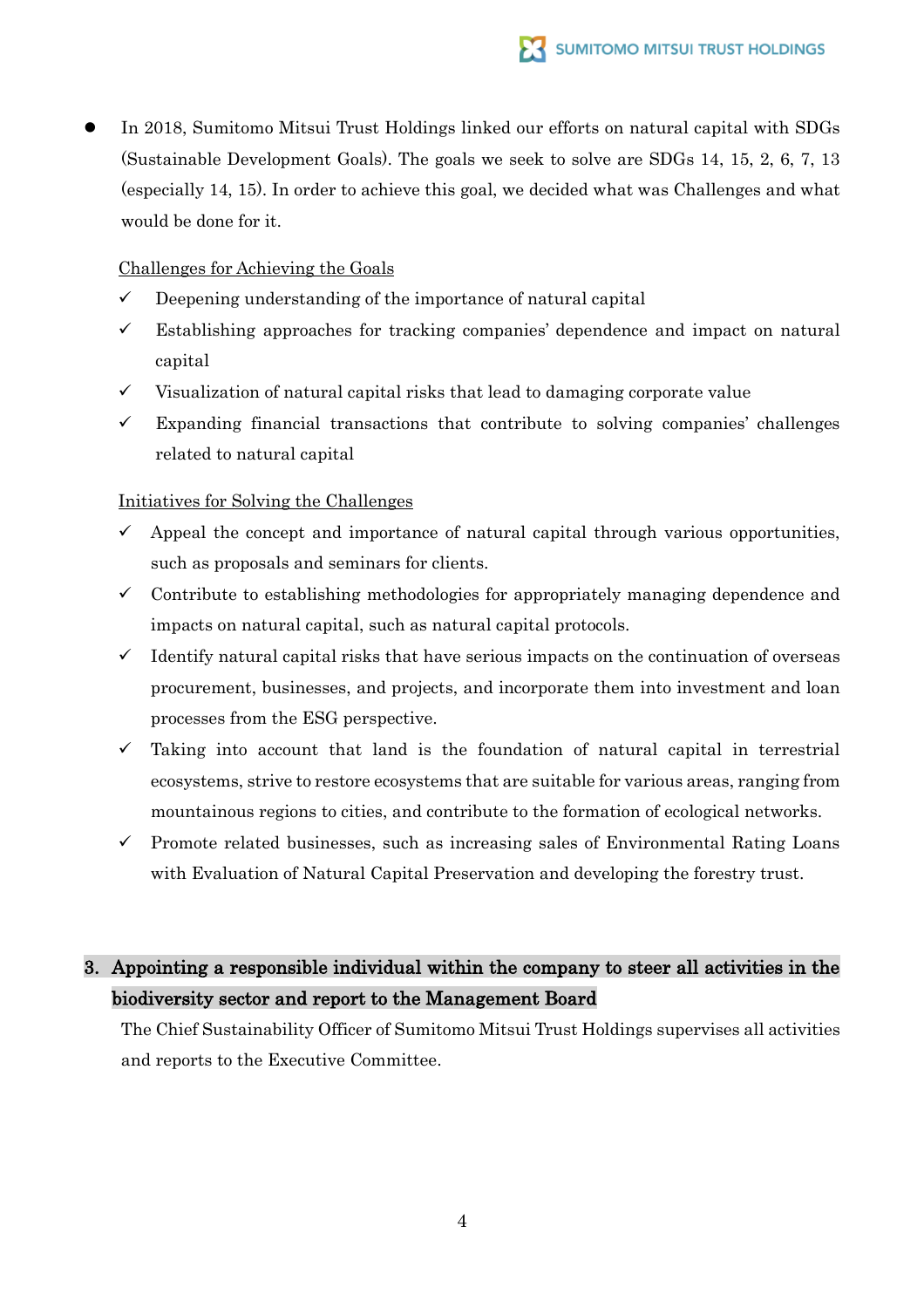### 4. Defining realistic, measurable objectives that are monitored and adjusted every two to three years;

In 2020, Sumitomo Mitsui Trust Holdings set several KPIs for solving the challenges about natural capital as follows.

- ⚫ Appeal through proposals and seminars for clients: At least 20 activities a year
- ⚫ Enhancement of information disclosure: Publish TNFD Report (In the future, as the framework of the TNFD report is officially decided, we will improve the natural capital report.)
- ⚫ Enhancement of credit policies for specific sectors: Implement in FY2021
- 5. Publishing activities and achievements in the biodiversity sector in the company's annual, environmental, and/or corporate social responsibility report

Sumitomo Mitsui Trust Holdings has published a yearly natural capital feature report (Natural Capital Report) since 2013. Also, it discloses its biodiversity related activities in our Sustainability Report.

Natural Capital Report 2020/2021:

<https://www.smth.jp/english/-/media/th/english/sustainability/report/2020/NC-E-all.pdf> Sustainability Report 2020/2021:

<https://www.smth.jp/english/-/media/th/english/sustainability/report/2020/full/all.pdf>

### 6. Informing suppliers about the company's biodiversity objectives and integrating suppliers accordingly and step by step

- ⚫ Sumitomo Mitsui Trust Group regards destruction of ecosystems and logging in tropical rainforests to supply raw materials for paper as a serious issue and apply our procurement policy regarding illegal logging in tropical rain forests, which has a large detrimental impact on biodiversity, beyond copier paper to a broader range of office supplies.
- ⚫ Along with other corporate paper users that share our concern and the World Wide Fund for Nature Japan (WWF Japan), Sumitomo Mitsui Trust Bank has been participants in the Consortium for Sustainable Paper Use since 2013. With the aim of promoting the spread of sustainable paper use throughout society, member companies share how their initiatives are progressing and ask their suppliers to supply them paper products that are environmentally and socially sound.